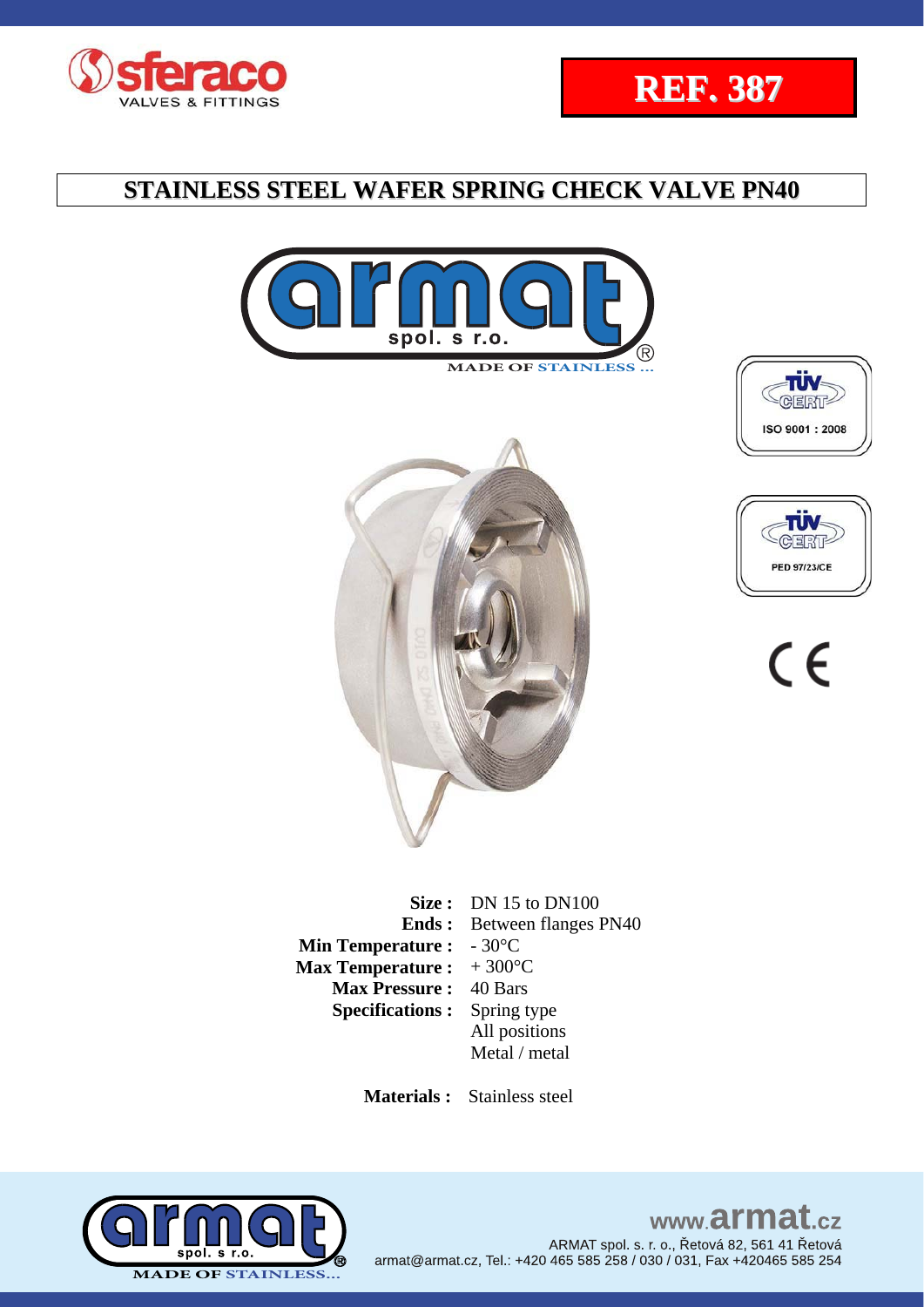



#### *SPECIFICATIONS :*

Spring type

All positions (respect the flow direction indicated by the arrow ) Short length Full stainless steel corrosion resistant and for high temperature Metal / metal tightness

### *USE :*

Chemical and pharmaceutical industries, petrochemical industries, hydraulic installation, compressed air, steam Min Temperature Ts : - 30°C Max Temperature Ts :+ 300°C Max Pressure Ps : 40 bars ( see graph under )

#### *PRESSURE / TEMPERATURE GRAPH :*

### **Temperature (°C)**



*FLOW COEFFICIENT Kvs ( M3 / h ) :*

| DN         | ю     | 20  | 25  | 32  | 40  | 50   | 65   | 80   | 100  |
|------------|-------|-----|-----|-----|-----|------|------|------|------|
| Kvs (m3/h) | $1.2$ | 2.2 | 3.2 | 4.8 | 7.2 | 11.8 | 17.8 | 23.7 | 39.5 |

### *RANGE :*

Stainless steel wafer spring check valve PN40 **Ref. 387** from DN15 to DN100

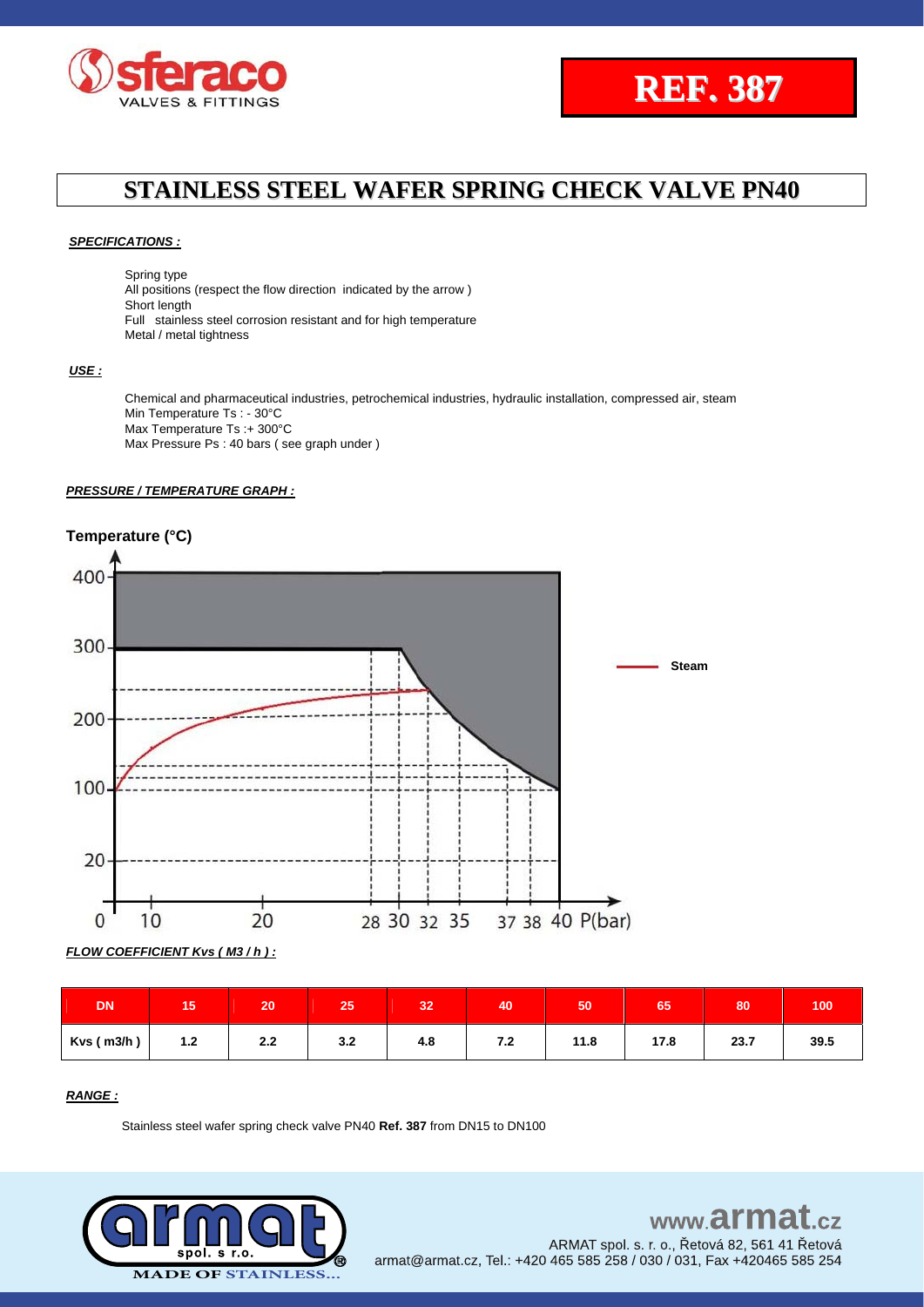

# **REF. 387**

## **STAINLESS STEEL WAFER SPRING CHECK VALVE PN40**

### *HEAD LOSS GRAPH :*



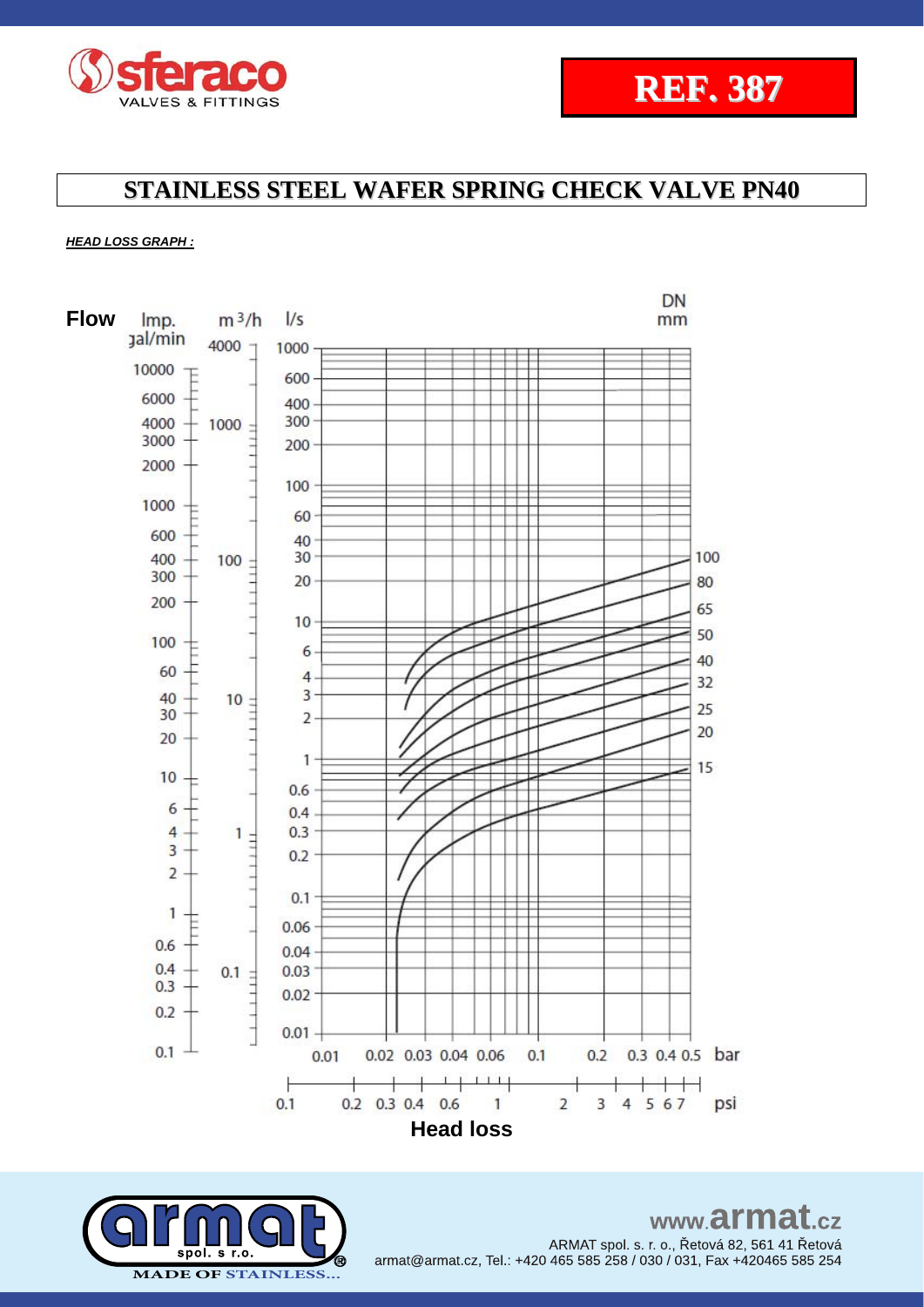

*OPENING PRESSURE ( in mbar ) :*

| DN         | <b>Vertical Position</b><br><b>Ascendant fluid</b> | <b>Horizontal position</b><br>$\overline{\phantom{a}}$ |
|------------|----------------------------------------------------|--------------------------------------------------------|
| $15\,$     | $25\,$                                             | 22.5                                                   |
| ${\bf 20}$ | $25\,$                                             | 22.5                                                   |
| 25         | $25\phantom{.0}$                                   | 22.5                                                   |
| 32         | ${\bf 27}$                                         | 23.5                                                   |
| 40         | 28                                                 | 24                                                     |
| ${\bf 50}$ | 29                                                 | 24.5                                                   |
| 65         | $30\,$                                             | 25                                                     |
| 80         | 31                                                 | 25.5                                                   |
| 100        | 33                                                 | ${\bf 26.5}$                                           |

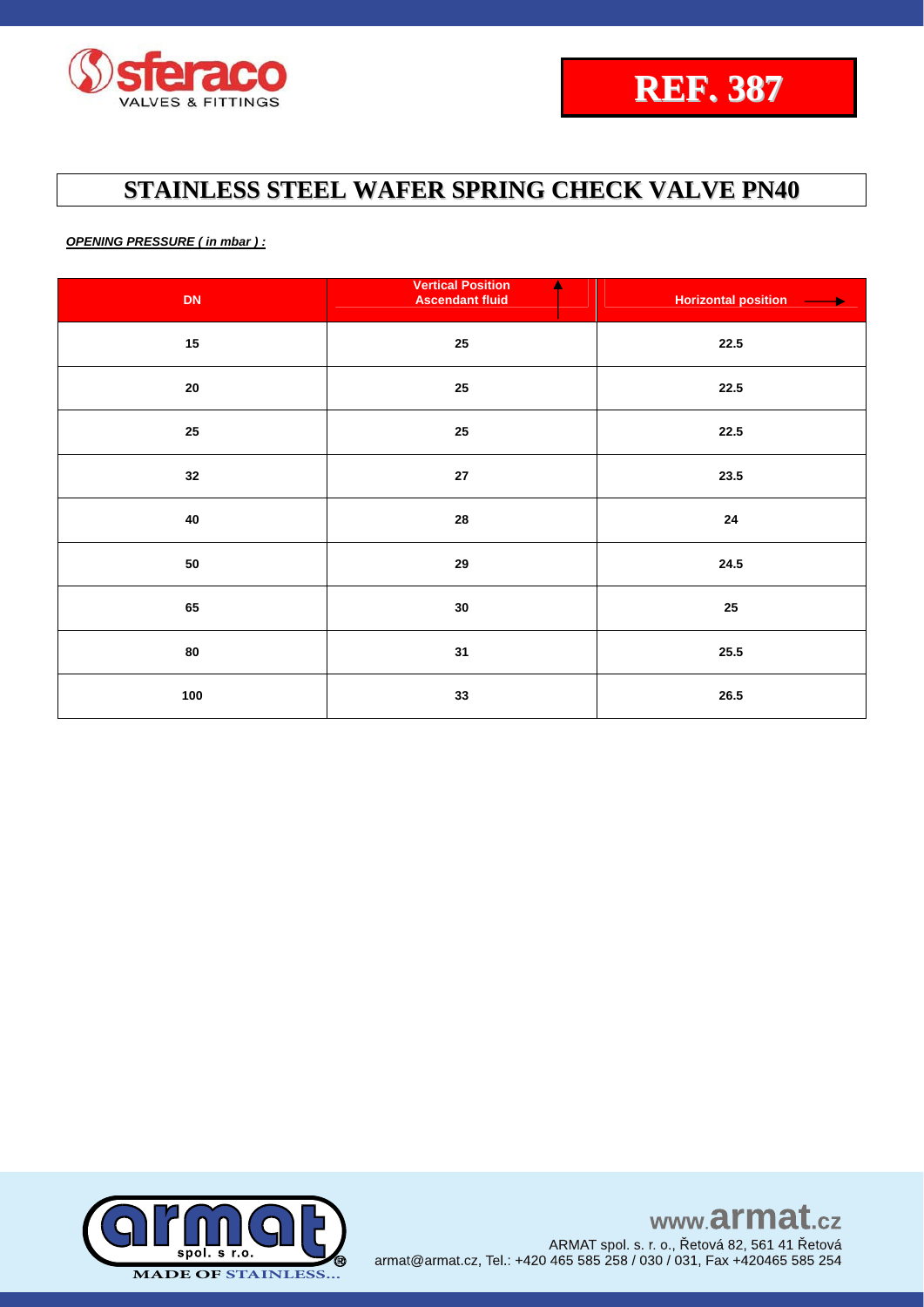



*MATERIALS :*



| <b>Item</b> | <b>Designation</b> | <b>Materials</b> |  |  |  |
|-------------|--------------------|------------------|--|--|--|
| 1           | Body               | AISI 316         |  |  |  |
| 2           | <b>Disc</b>        | AISI 316         |  |  |  |
| 3           | Spring holder      | AISI 316         |  |  |  |
| 4           | Spring             | <b>AISI 302</b>  |  |  |  |
| 5           | Centering ring     | <b>AISI 302</b>  |  |  |  |



# www.armat.cz

ARMAT spol. s. r. o., Řetová 82, 561 41 Řetová armat@armat.cz, Tel.: +420 465 585 258 / 030 / 031, Fax +420465 585 254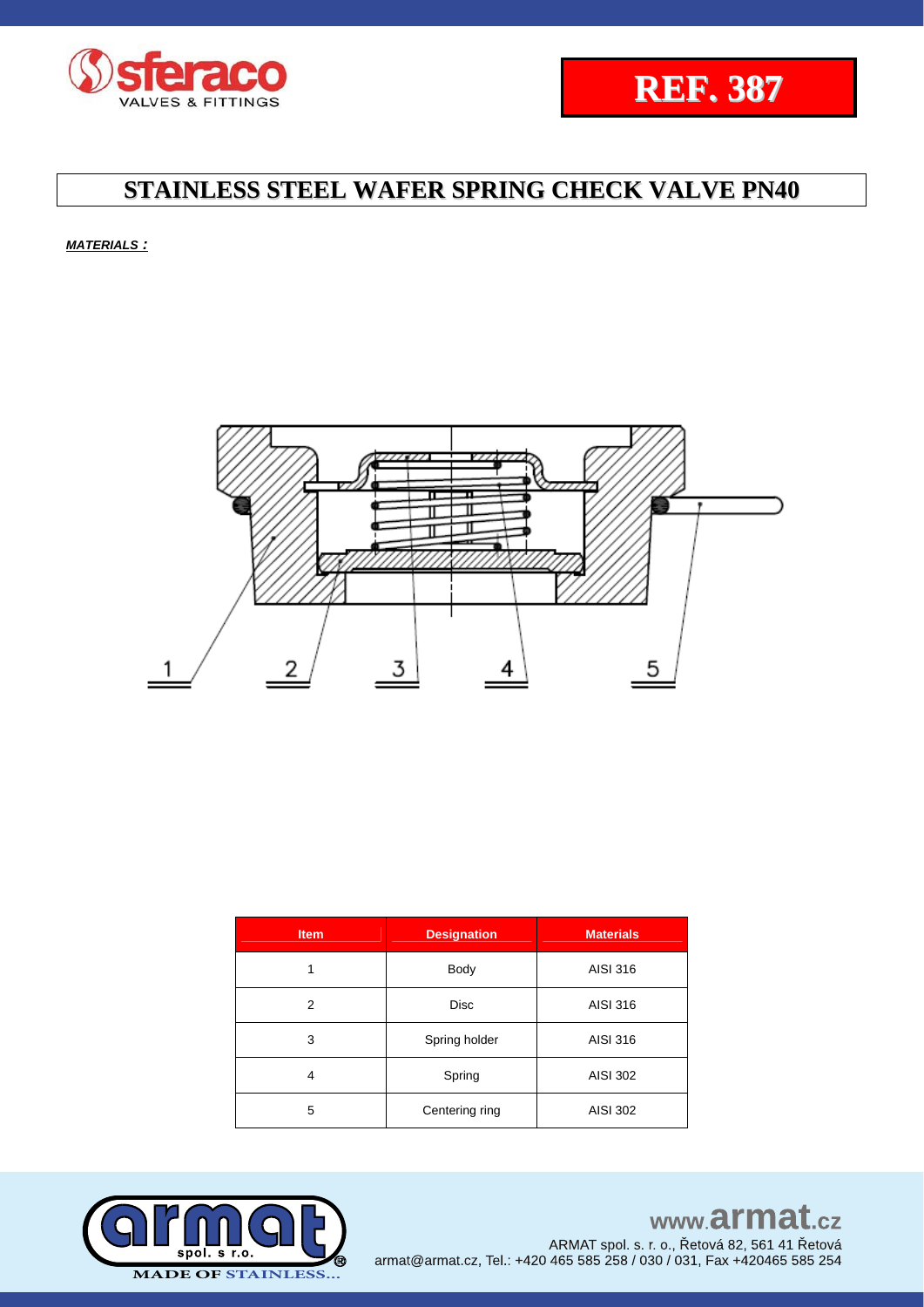



*SIZE ( in mm ) :* 



| Ref. | <b>DN</b>   | 15    | 20    | 25    | 32    | 40    | 50    | 65   | 80    | 100   |
|------|-------------|-------|-------|-------|-------|-------|-------|------|-------|-------|
| 387  | ØA          | 28.3  | 35.7  | 43.2  | 52.4  | 63.1  | 75.4  | 96.2 | 109   | 125.3 |
|      | ØB          | 39    | 46    | 54    | 70    | 80    | 96    | 113  | 130   | 150   |
|      | ØC          | 33.5  | 41.2  | 48.3  | 62    | 74.5  | 87.5  | 107  | 126.3 | 145   |
|      | ØP          | 15    | 20    | 25.3  | 31.7  | 39.3  | 48    | 62   | 75    | 85    |
|      | L           | 16    | 19    | 21    | 27.2  | 31    | 40    | 46   | 50    | 60    |
|      | Weight (Kg) | 0.100 | 0.140 | 0.183 | 0.373 | 0.573 | 0.958 | 1.30 | 2.312 | 3.556 |

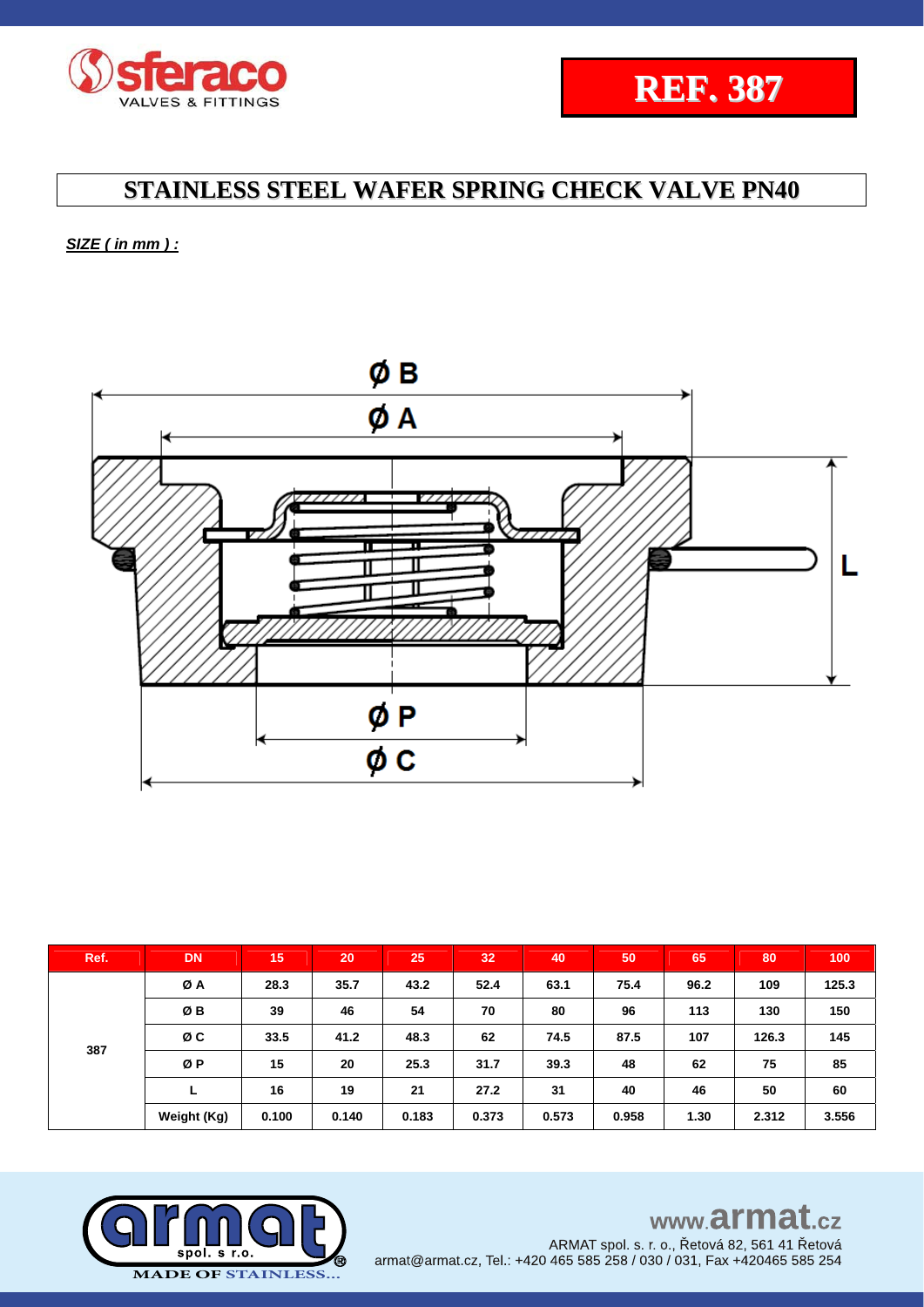



### *STANDARDS :*

Fabrication according to ISO 9001 : 2008

DIRECTIVE 97/23/CE : CE N° 0036 Risk Category II Module A1

Construction according to EN 12334

Designing according to EN 14341

Pressure tests according to EN 12266-1, range A

Length according to EN 558 series 49

### *INSTALLATION POSITIONS :*

**Vertical position ( ascendant fluid ) Horizontal position**





**ADVICE :** Our opinion and our advice are not guaranteed and SFERACO shall not be liable for the consequences of damages. The customer must check the right choice of the products with the real service conditions.



### www.armat.cz ARMAT spol. s. r. o., Řetová 82, 561 41 Řetová armat@armat.cz, Tel.: +420 465 585 258 / 030 / 031, Fax +420465 585 254